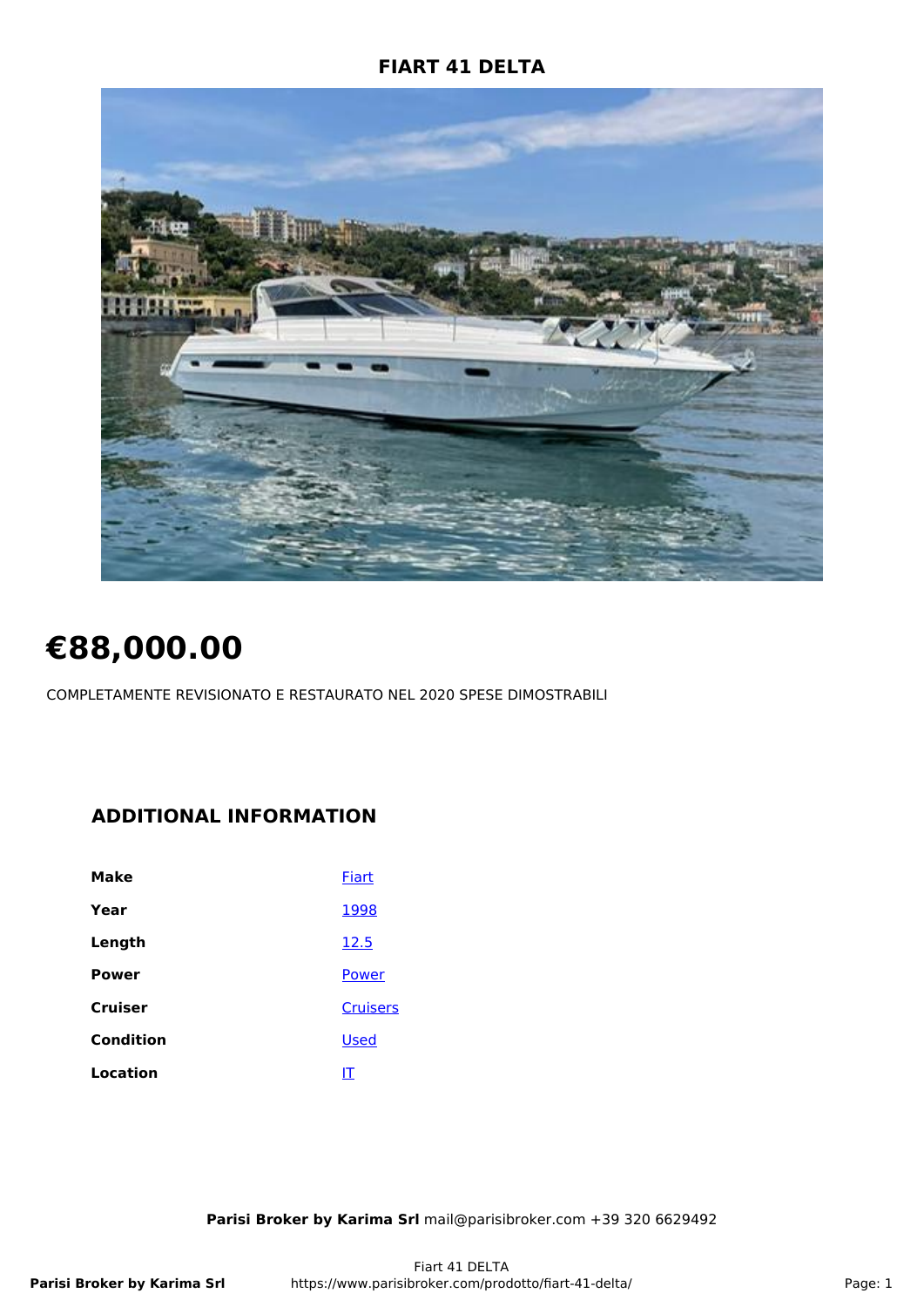# **PRODUCT DESCRIPTION**

#### **1998 Fiart 41 DELTA**

COMPLETAMENTE REVISIONATO E RESTAURATO NEL 2020 SPESE DIMOSTRABILI

## **BASIC BOAT INFO**

| Price:        | 88000               |
|---------------|---------------------|
| Tax Status:   | N/A IT Paid         |
| Make:         | Fiart               |
| Model:        | <b>41 DELTA</b>     |
| Year:         | 1998                |
| Condition:    | Used                |
| Category:     | <b>Power</b>        |
| Builder:      |                     |
| Designer:     | <b>Modified Vee</b> |
| Construction: | <b>Fiberglass</b>   |
|               |                     |

## **PROPULSIONE**

#### **Engine #1**

| Make:           | <b>Volvo Penta</b> |
|-----------------|--------------------|
| Model:          | TAMD 72 P          |
| Fuel:           | diesel             |
| Engine Power:   | 430 hp             |
| Type:           | <b>Inboard</b>     |
| Propeller type: | 4 Blade, Bronze    |
| Engine Hours:   |                    |

## **Engine #2**

| Make:           | <b>Volvo Penta</b> |
|-----------------|--------------------|
| Model:          | TAMD 72 P          |
| Fuel:           | diesel             |
| Engine Power:   | 430 hp             |
| Type:           | <b>Inboard</b>     |
| Propeller type: | 4 Blade, Bronze    |
| Engine Hours:   |                    |

# **CARATTERISTICHE**

| Riscaldamento:            |  |
|---------------------------|--|
| Impianto TV:              |  |
| Altoparlanti di pozzetto: |  |
| Doccia pozzetto:          |  |
| Caricabatterie:           |  |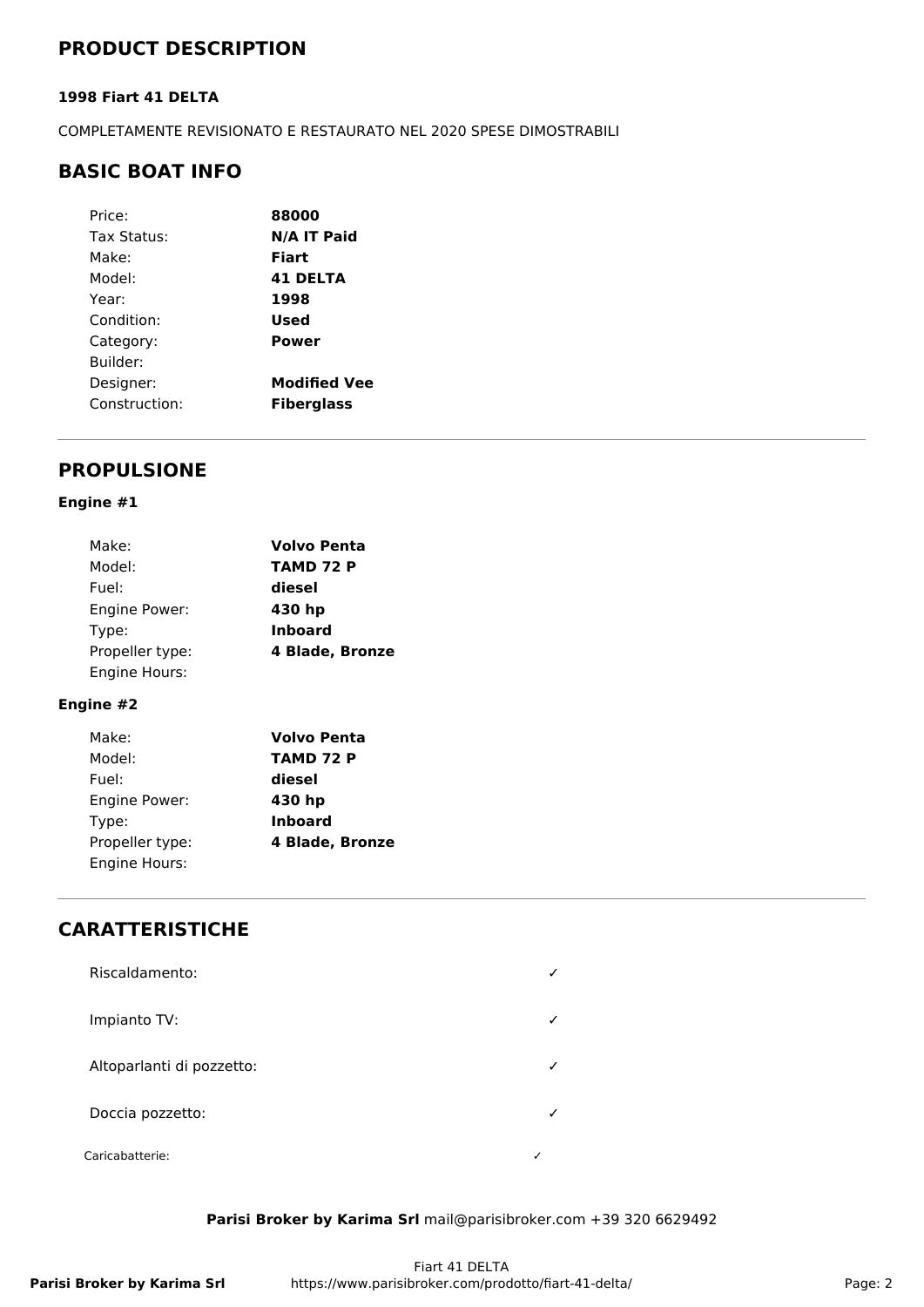## WC Elettrico: **✓**

| Elica di prua:                 | <b>Nuova 2021</b> | ✓            |
|--------------------------------|-------------------|--------------|
| GPS:                           |                   | ✓            |
| VHF:                           |                   | ✓            |
| Acqua calda:                   |                   | ✓            |
| Passerella idraulica:          |                   | ✓            |
| Aria condizionata:             |                   | ✓            |
| Frigorifero:                   |                   | ✓            |
| Bussola:                       |                   | ✓            |
| Tavolo pozzetto:               |                   | ✓            |
| Scaletta bagno:                |                   | ✓            |
| Pompa di sentina<br>elettrica: |                   | ✓            |
| Pozzetto in teak:              |                   | ✓            |
| Potenza da banchina:           |                   | ✓            |
| Generatore:                    | 3,5 Kw Mase nuovo | $\checkmark$ |
| Copertura pozzetto:            |                   | ✓            |
| Cuscineria pozzetto:           |                   | ✓            |
| Lettore CD:                    |                   | ✓            |
| Radio:                         |                   | ✓            |
| Microonde:                     |                   | ✓            |
| Ecoscandaglio:                 |                   | ✓            |
| Log-contamiglia:               |                   | ✓            |
| Plotter:                       |                   | ✓            |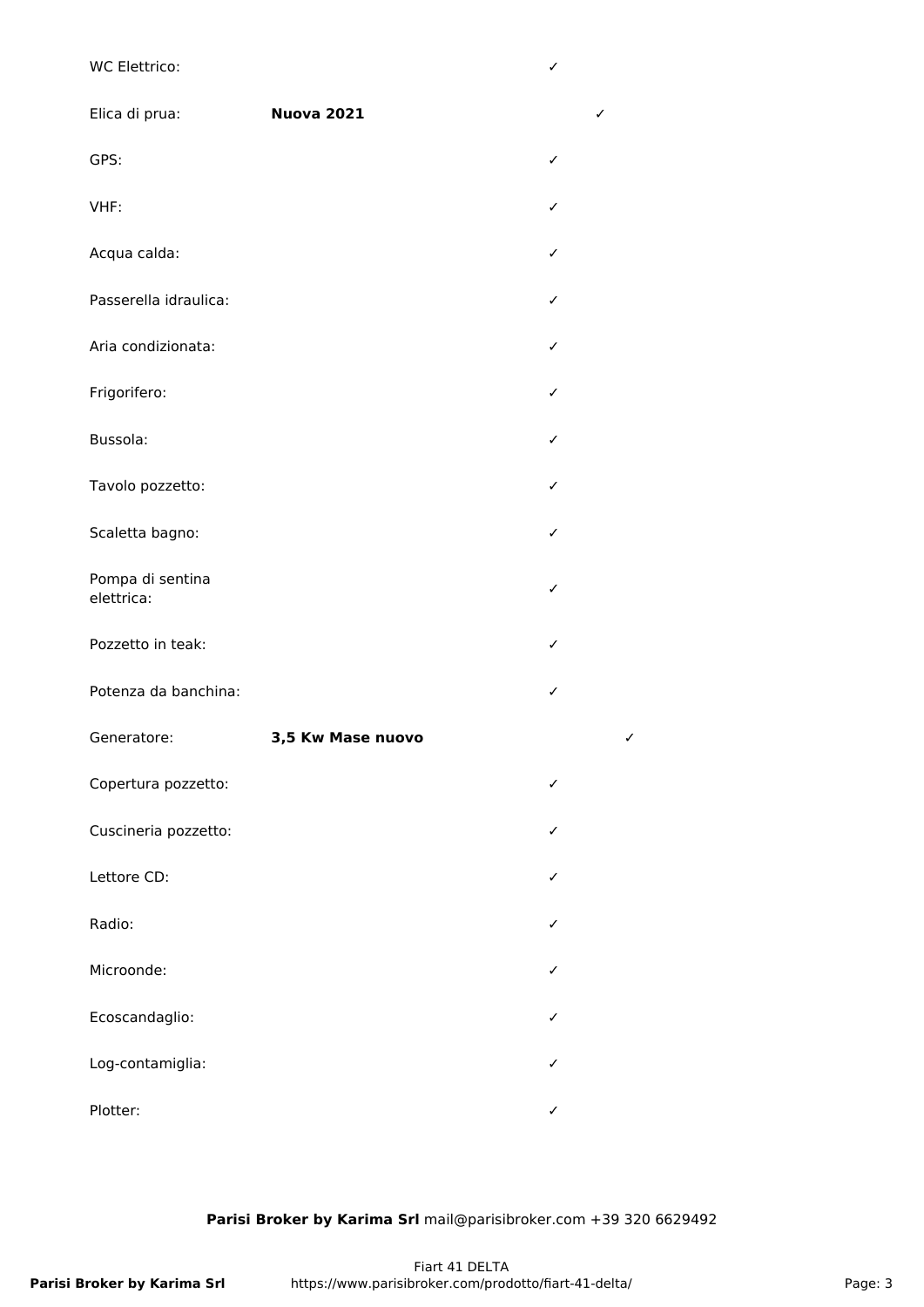## **MISURE**

#### **Velocità e distanza**

| Velocità di crociera: | 24 kn |
|-----------------------|-------|
| Velocità massima:     | 28 kn |

## **Dimensioni**

| Lunghezza totale:  | 12.5 m $(41 ft)$    |
|--------------------|---------------------|
| Lunghezza coperta: | m(0 ft)             |
| Pescaggio massimo: | $0.85$ m $(2'8$ ft) |
| Baglio:            | 3.94 m (12'9 ft)    |

#### **Varie**

| Portata sedute:     | persone     |
|---------------------|-------------|
| Windlass:           | Electric    |
| Portata zattera:    | persone     |
| Circuito elettrico: | <b>220V</b> |

#### **Serbatoi**

| Serbatoio acqua dolce: | 400 L  |
|------------------------|--------|
| Serbatoio carburante:  | 1400 L |
| Serbatoio acque nere:  |        |

#### **Sistemazioni**

| Cuccette singole: | 2 |
|-------------------|---|
| Cuccette doppie:  | Ъ |
| Cuccette twin:    | 2 |
| Cabine:           |   |
| Toilets:          | ъ |
|                   |   |

## **OTHER**

Heads Count: Maximum number of passengers: 12 Trim tabs: Drive Type:Direct Windlass Type: Electric Boat Class: Cruisers

## **OPTIONALS**

VHF - BUSSOLA - GPS/PLOTTER - AUTOPILOTA - FLAPS - ELICA DI PRUA - TEAK NEL POZZETTO E PLANCIA DI POPPA - PASSERELLA IDRAULICA - SCALETTA DA BAGNO - DOCCIA ESTERNA - CUSCINERIA COMPLETA - TENDALINO POZZETTO - RADIO CD CON ALTOPARLANTI ESTERNI - ANTENNA TV - TELEVISORE IN DINETTE - CUCINA CON PIANO COTTURA, LAVELLO, FRIGORIFERO E MICROONDE - GENERATORE MASE 3,5 Kw NUOVO CON 50 ORE MOTO - ELICA DI PRUA NUOVA 2021 - ARIA CONDIZIONATA

# **ACCOMMODATIONS**

CABINA A PRUA LETTO MATRIMONIALE CON BAGNO E BOX DOCCIA RIFATTI NUOVI AMPIO SALONE DINETTE CON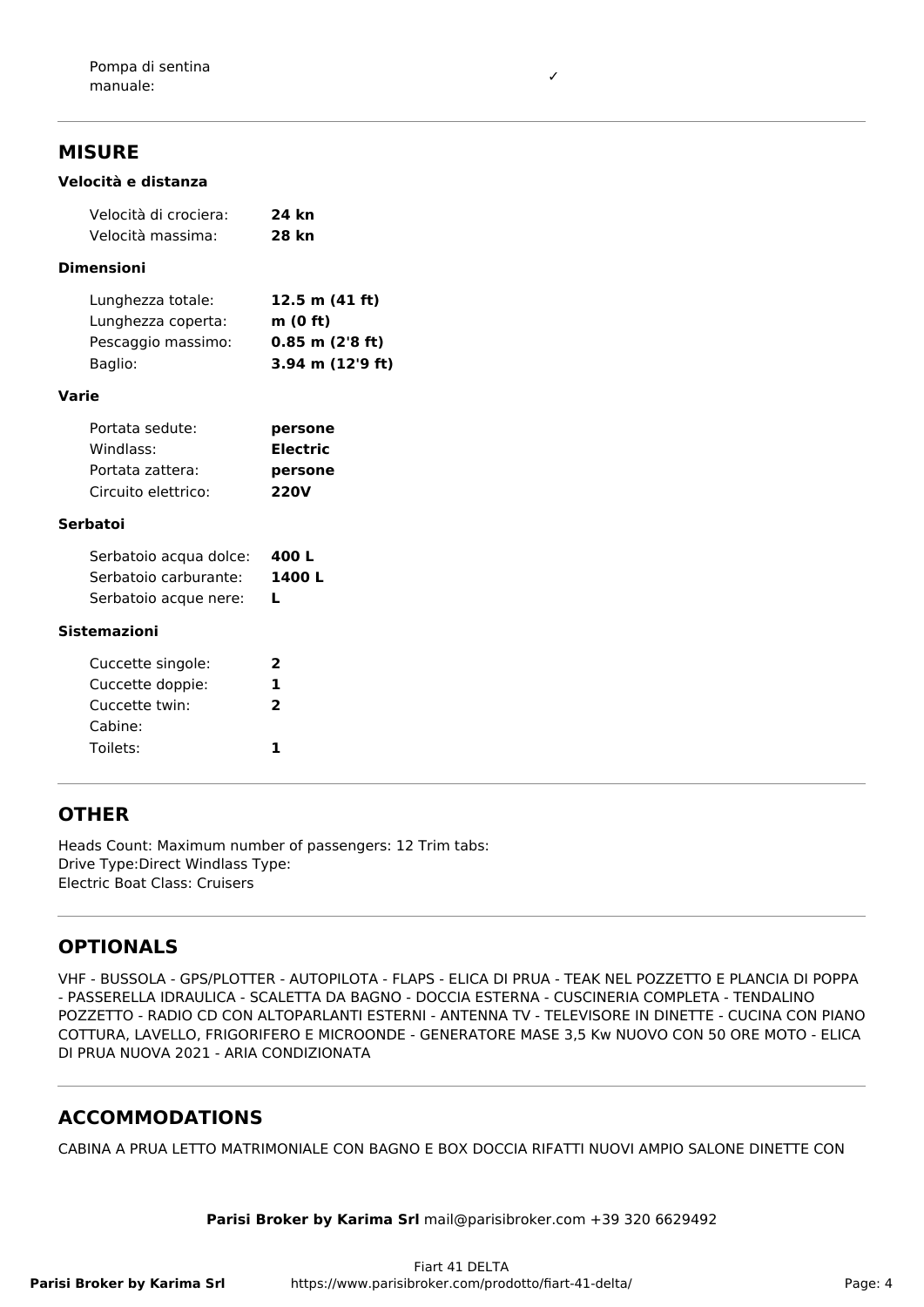# **DECLINAZIONE DI RESPONSABILITÀ**

The Company offers the details of this vessel in good faith but cannot guarantee or warrant the accuracy of this information nor warrant the condition of the vessel. A buyer should instruct his agents, or his surveyors, to investigate such details as the buyer desires validated. This vessel is offered subject to prior sale, price change, or withdrawal without notice.

## **DISCLAIMER**

The Company offers the details of this vessel in good faith but cannot guarantee or warrant the accuracy of this information nor warrant the condition of the vessel. A buyer should instruct his agents, or his surveyors, to investigate such details as the buyer desires validated. This vessel is offered subject to prior sale, price change, or withdrawal without notice.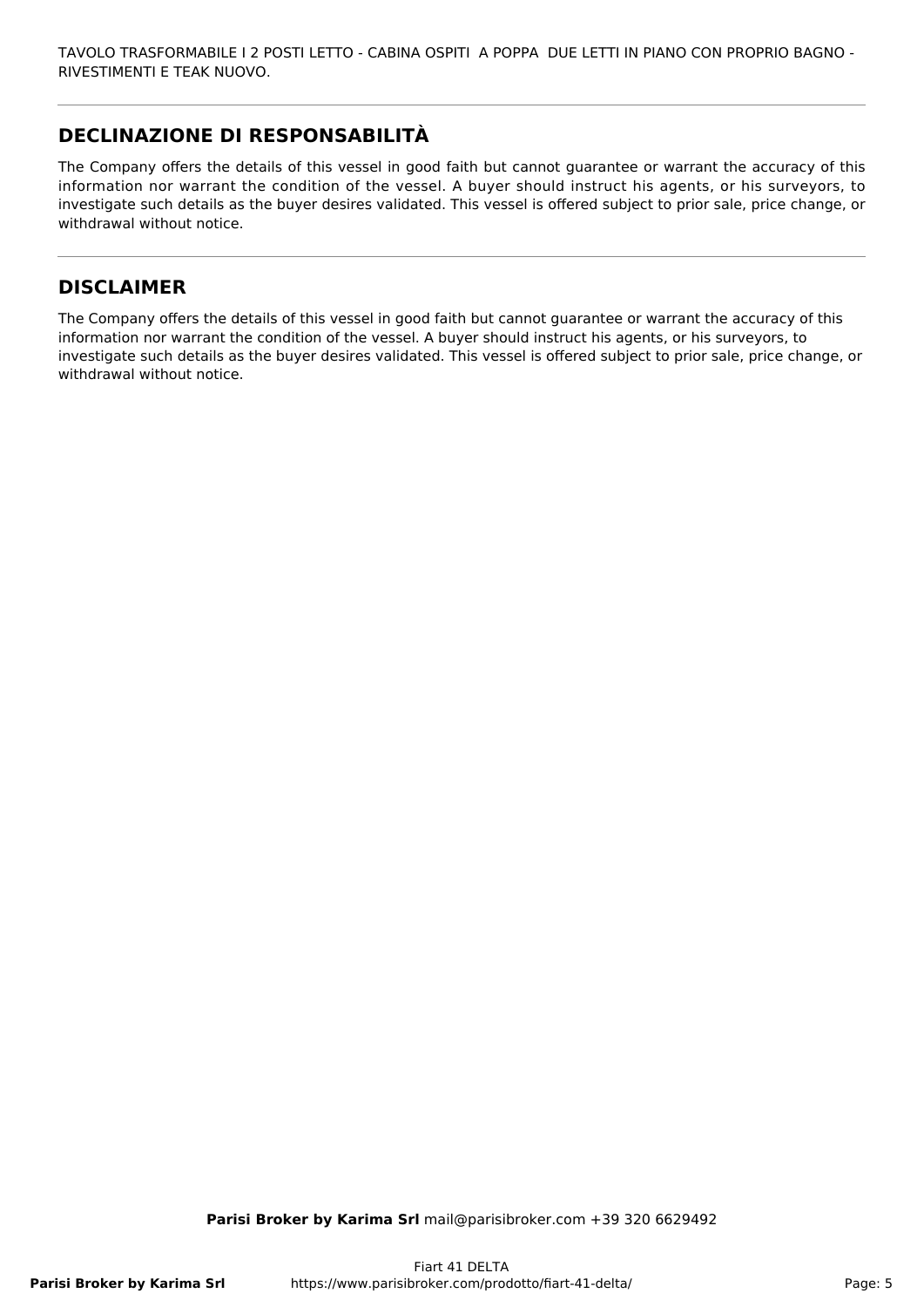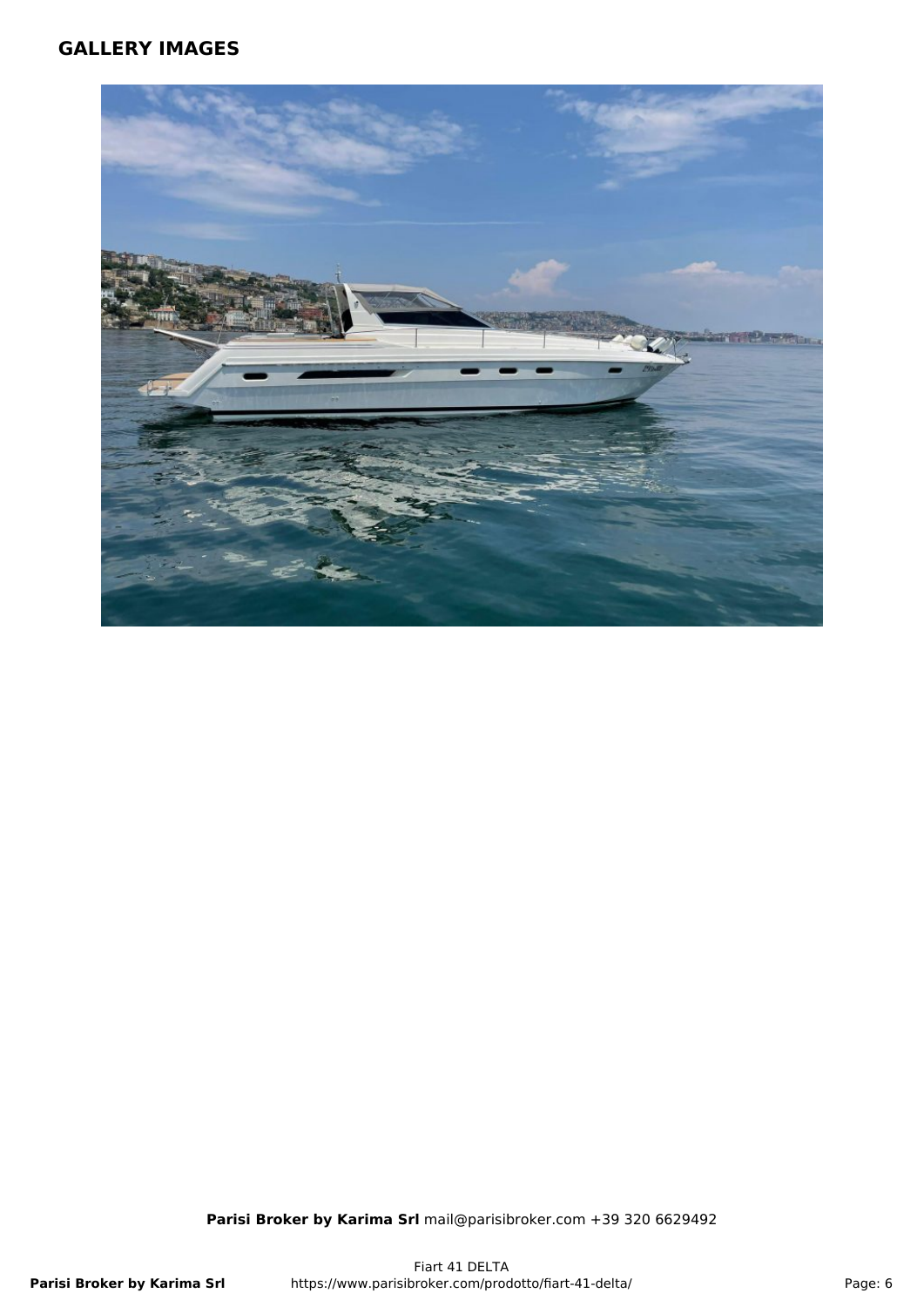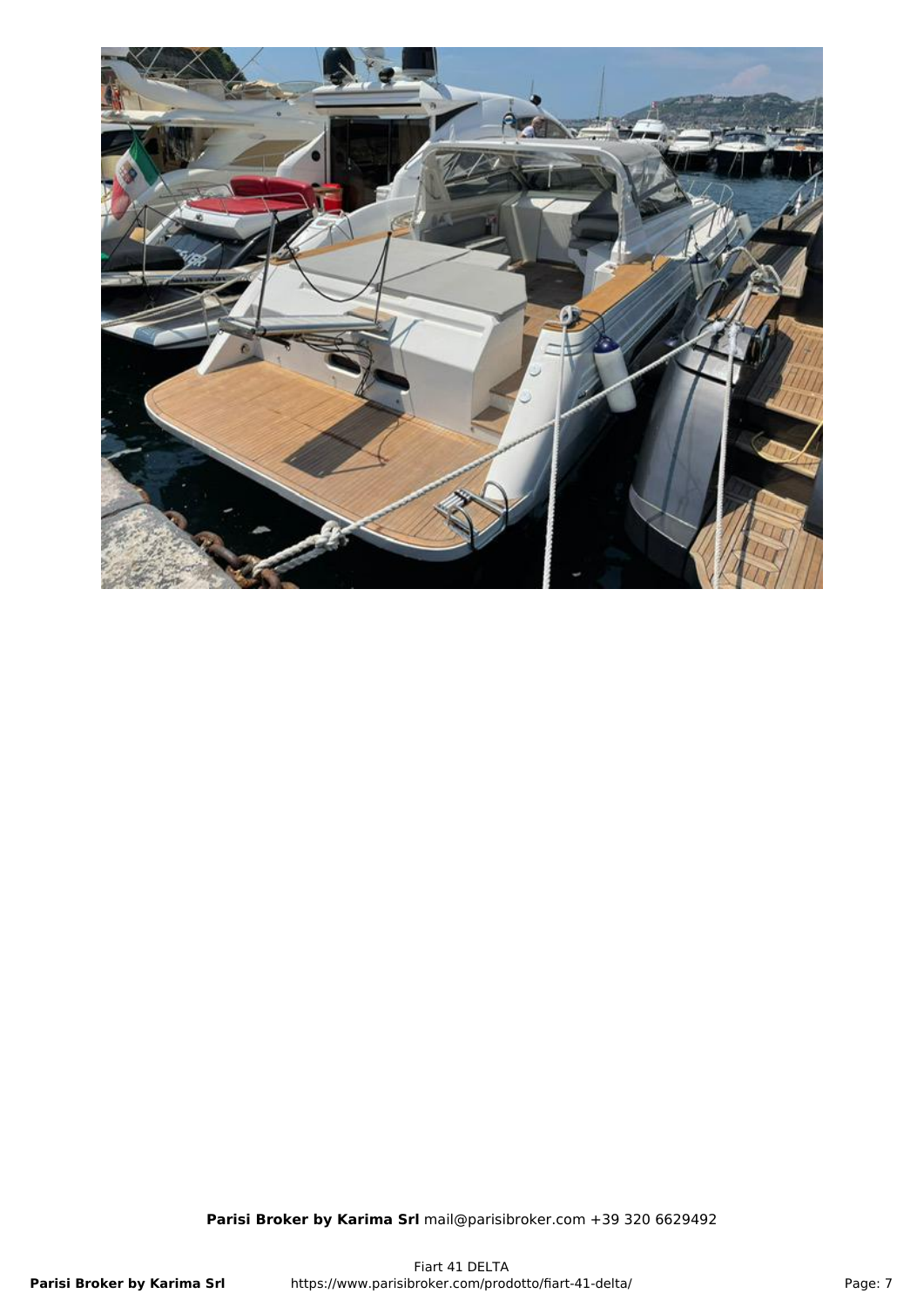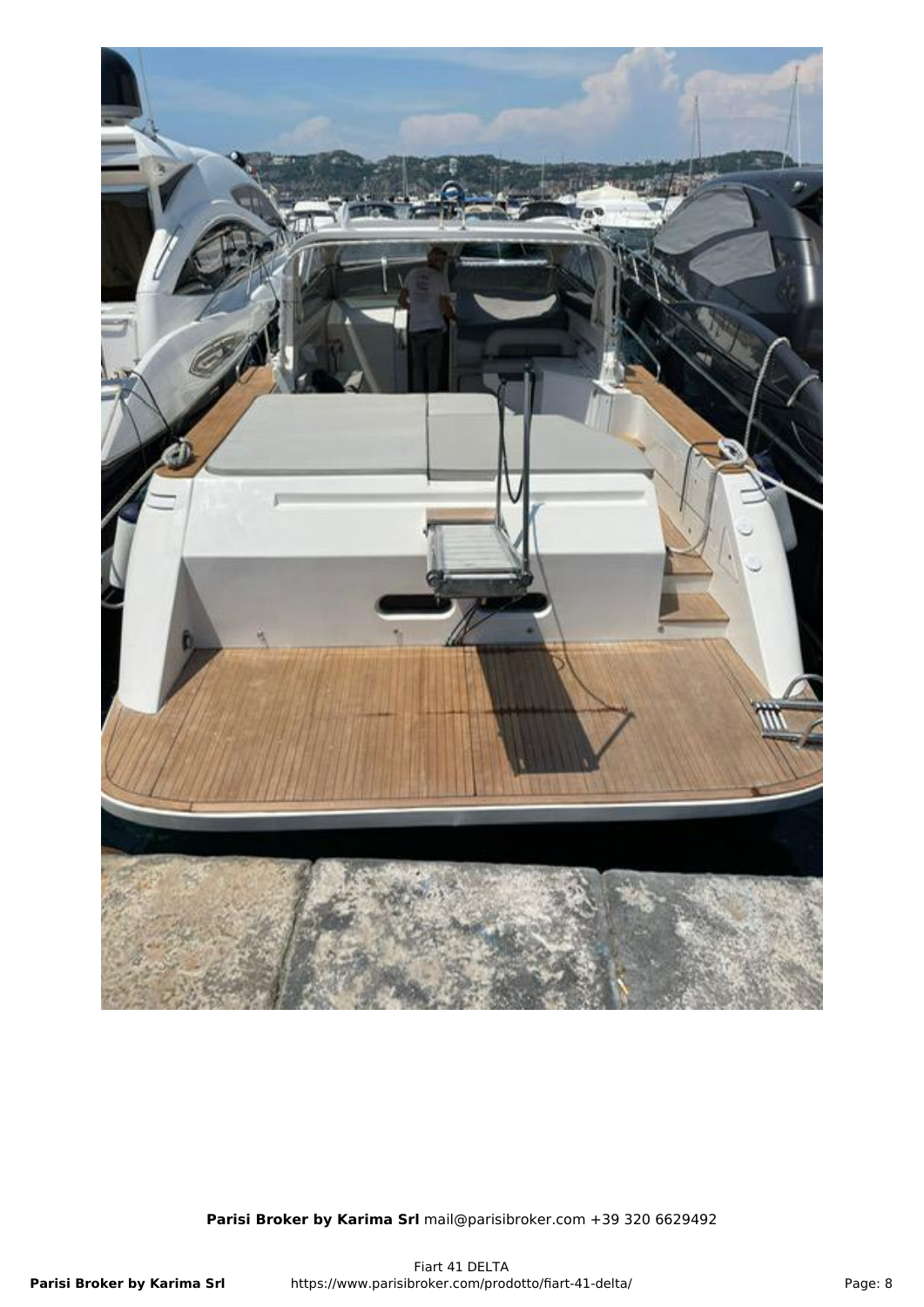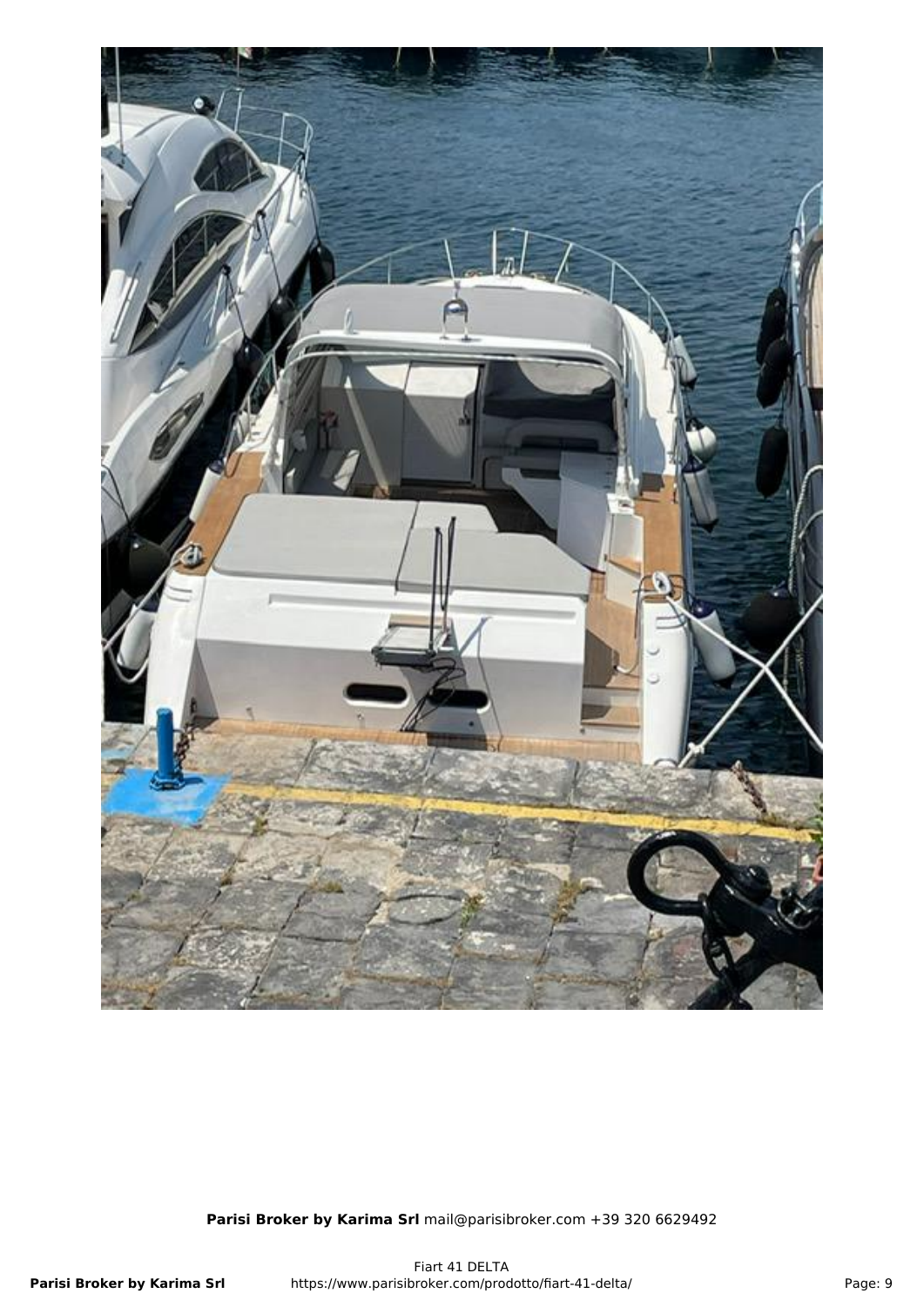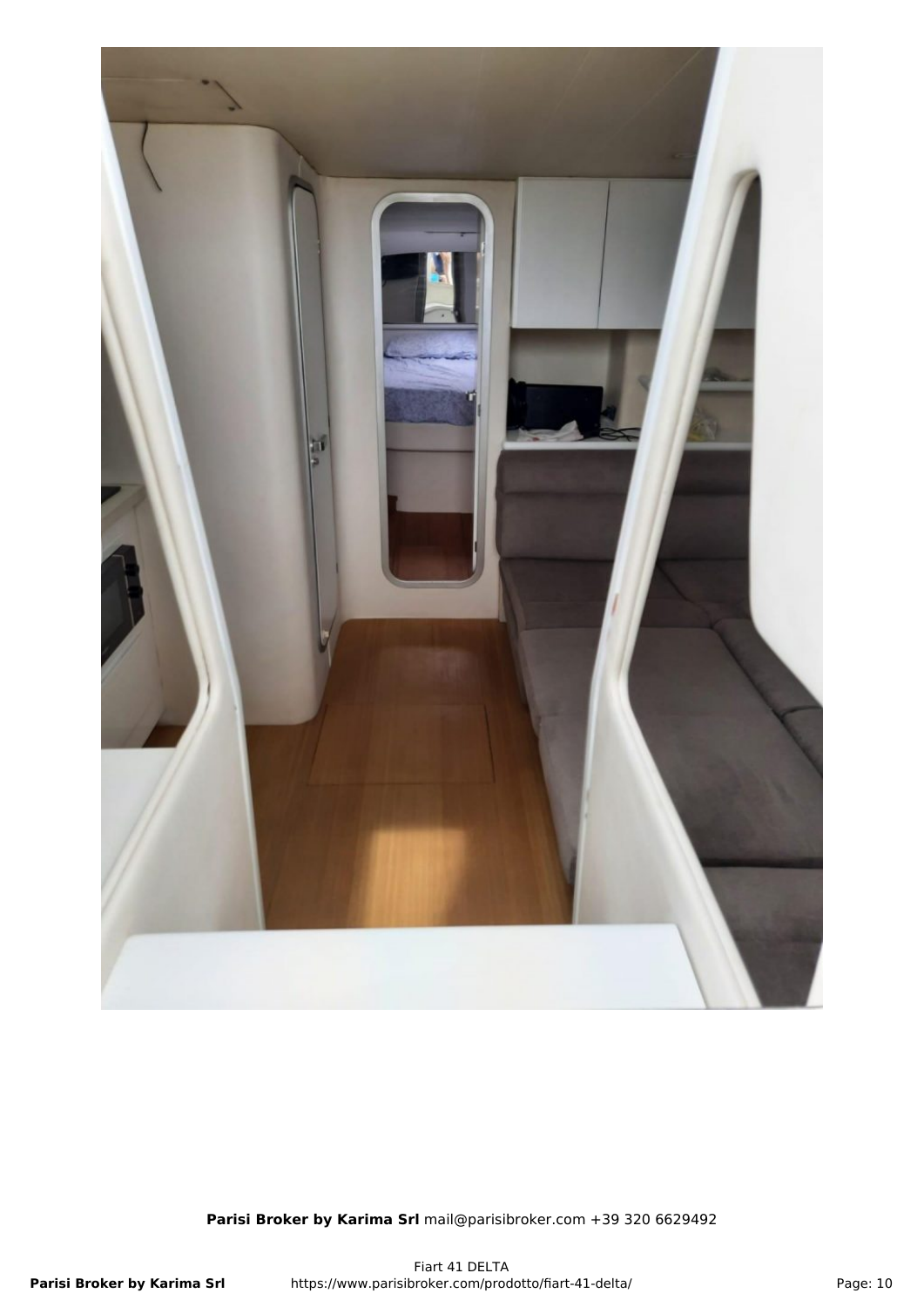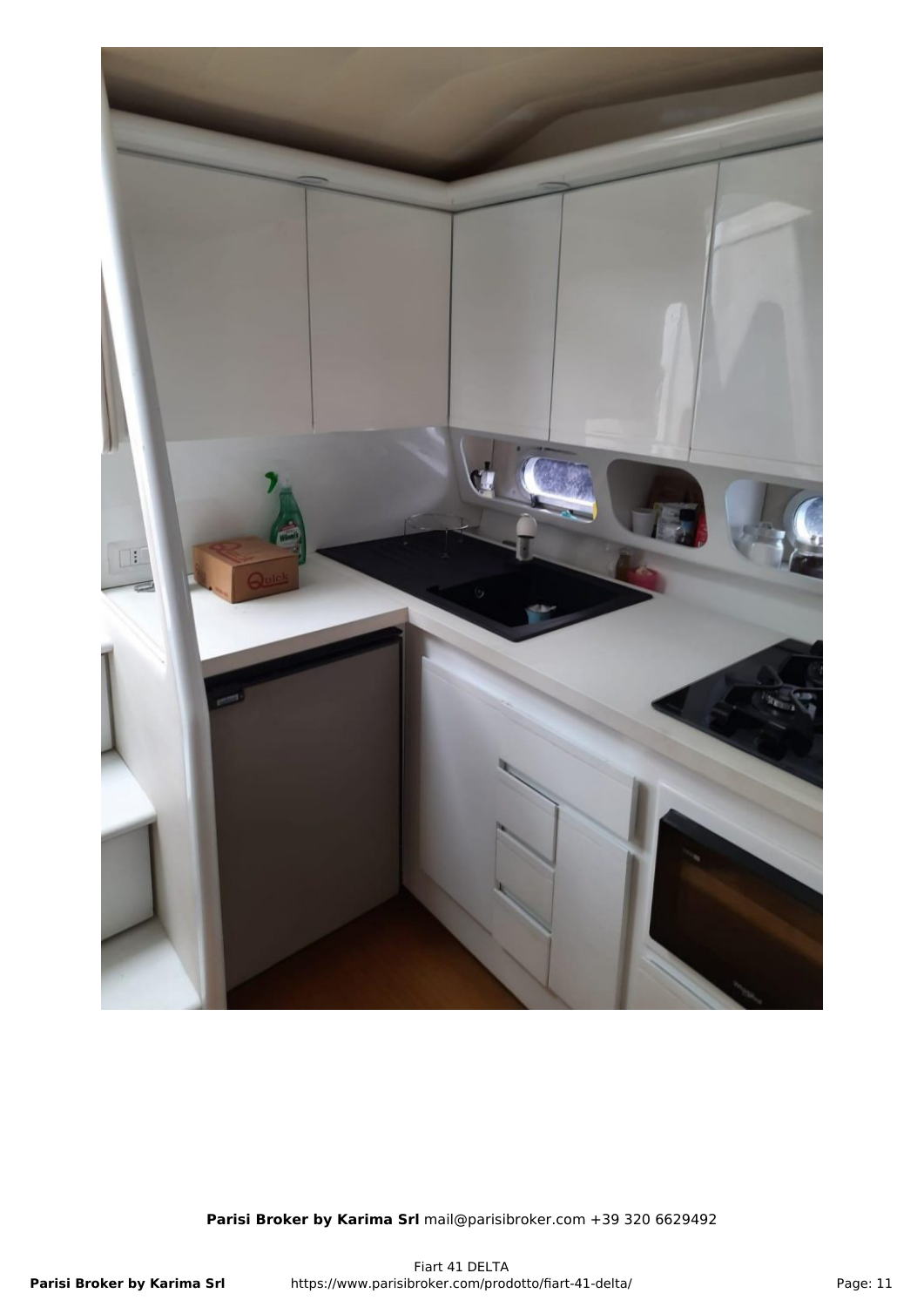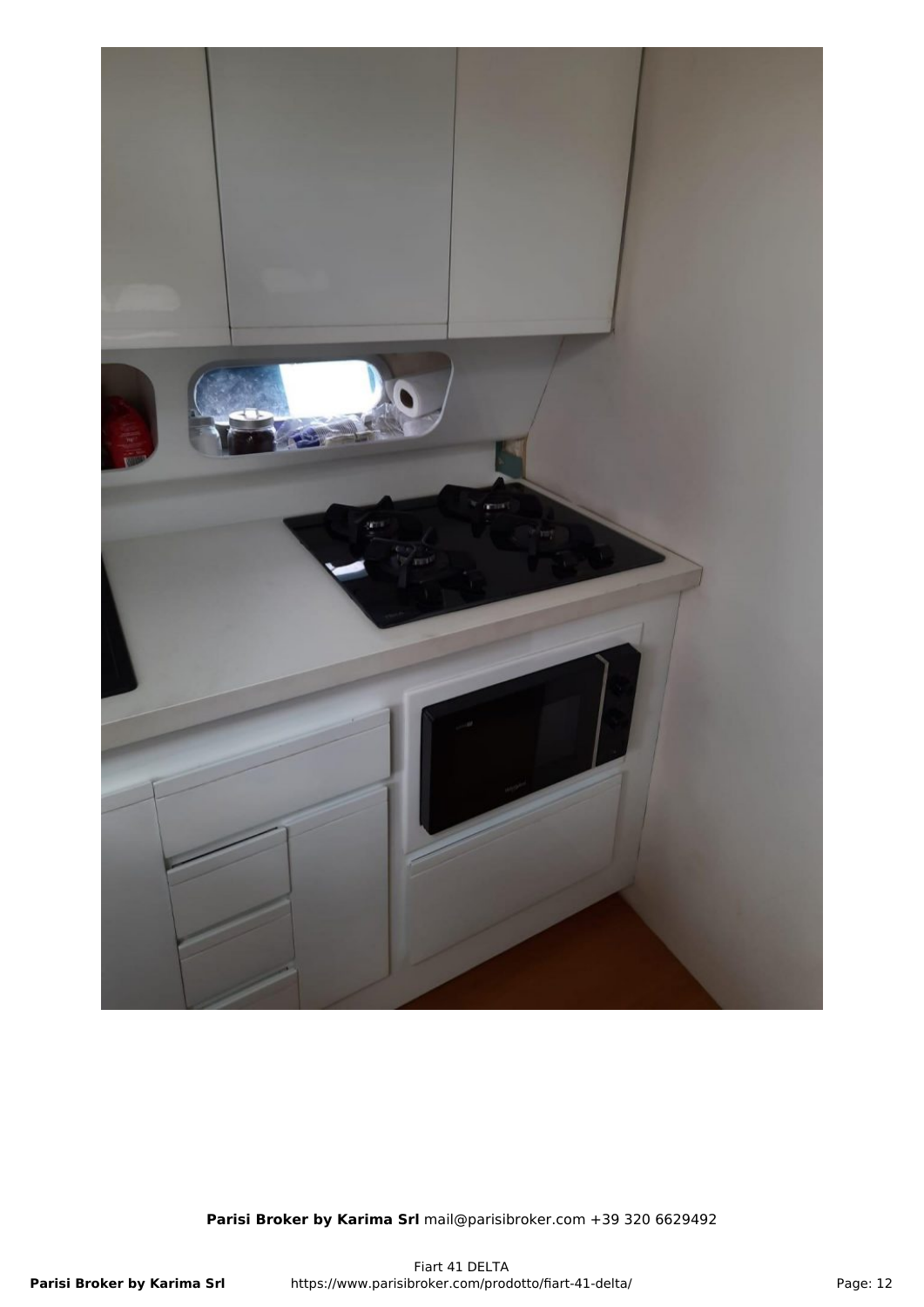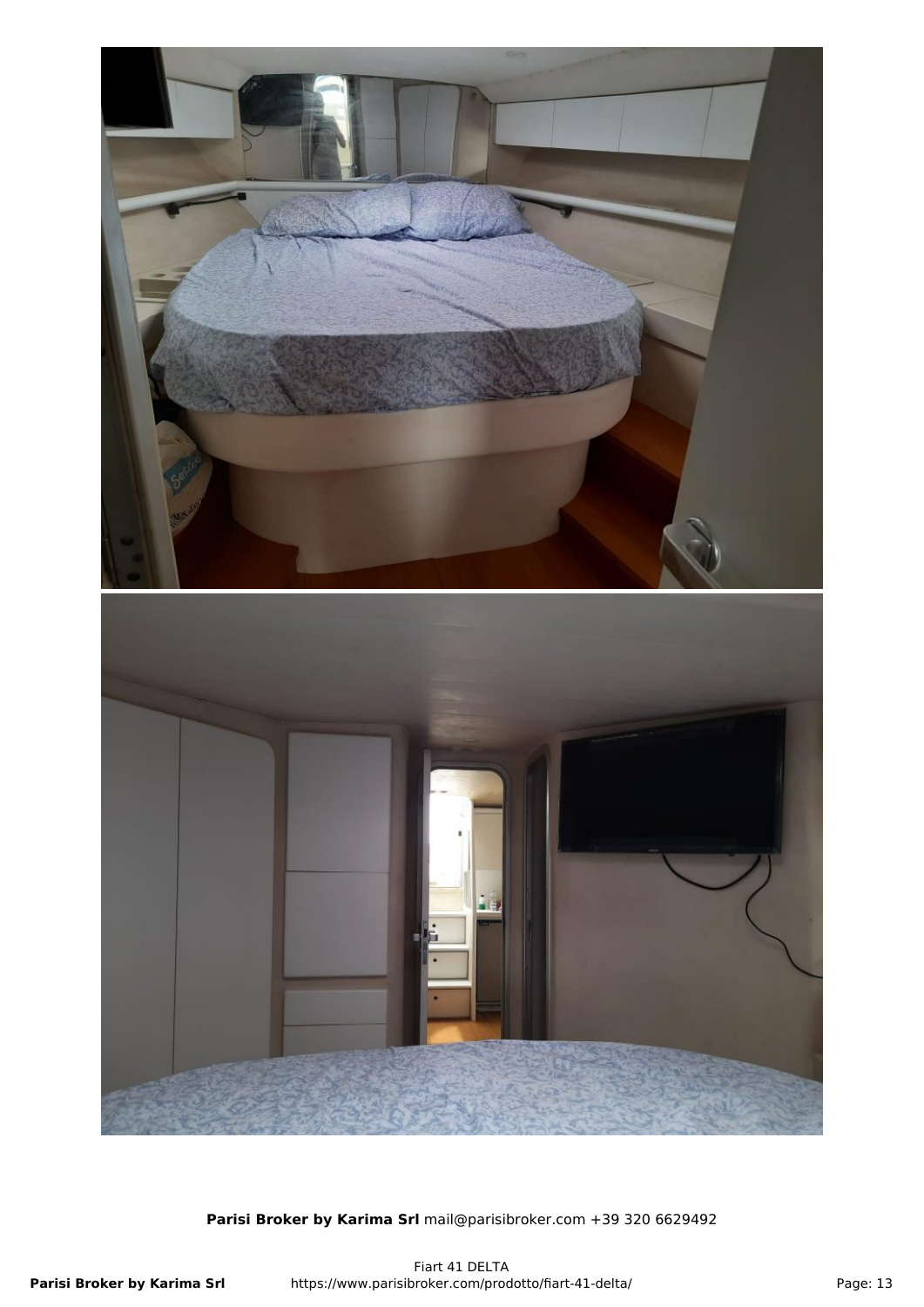![](_page_13_Picture_0.jpeg)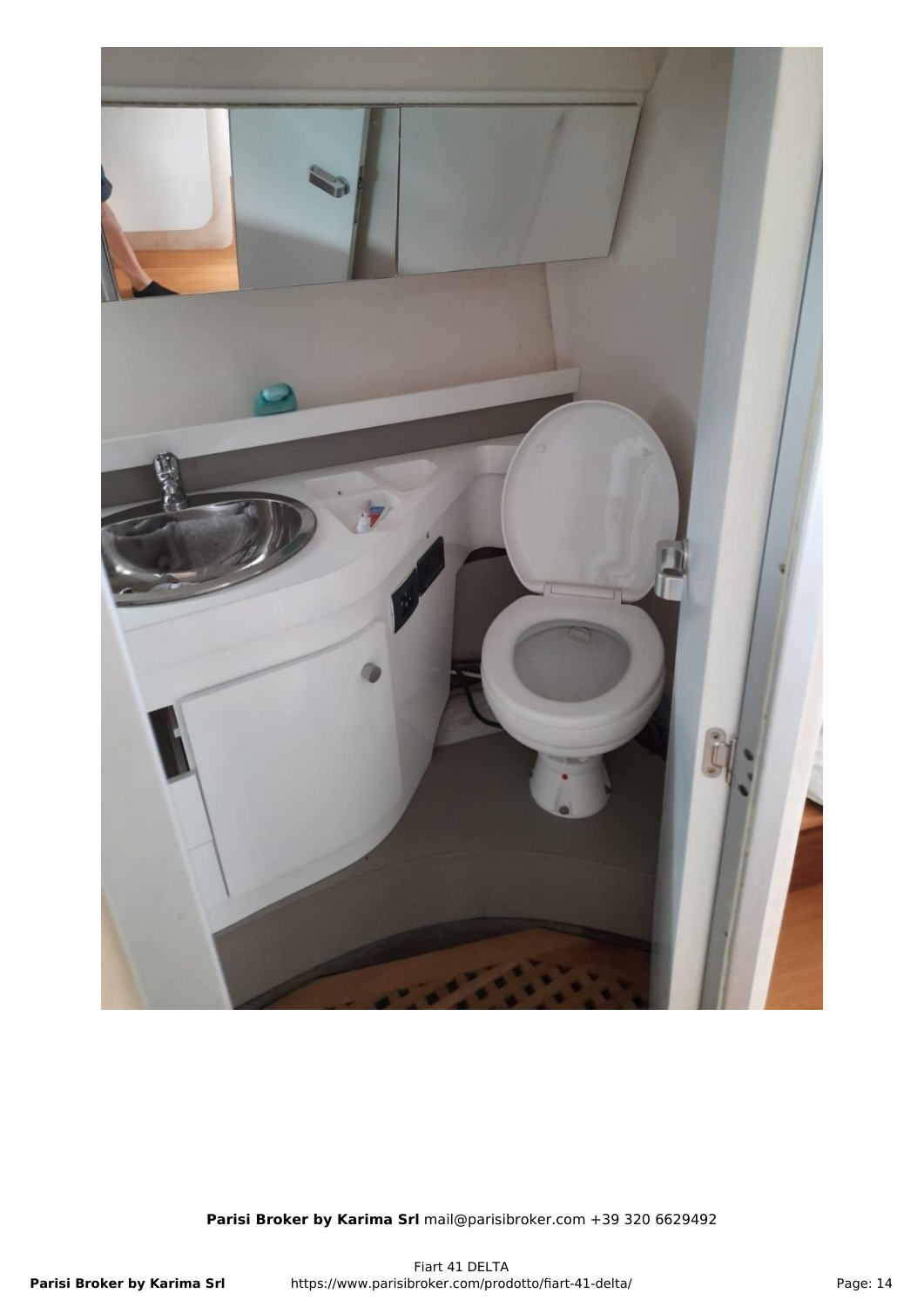![](_page_14_Picture_0.jpeg)